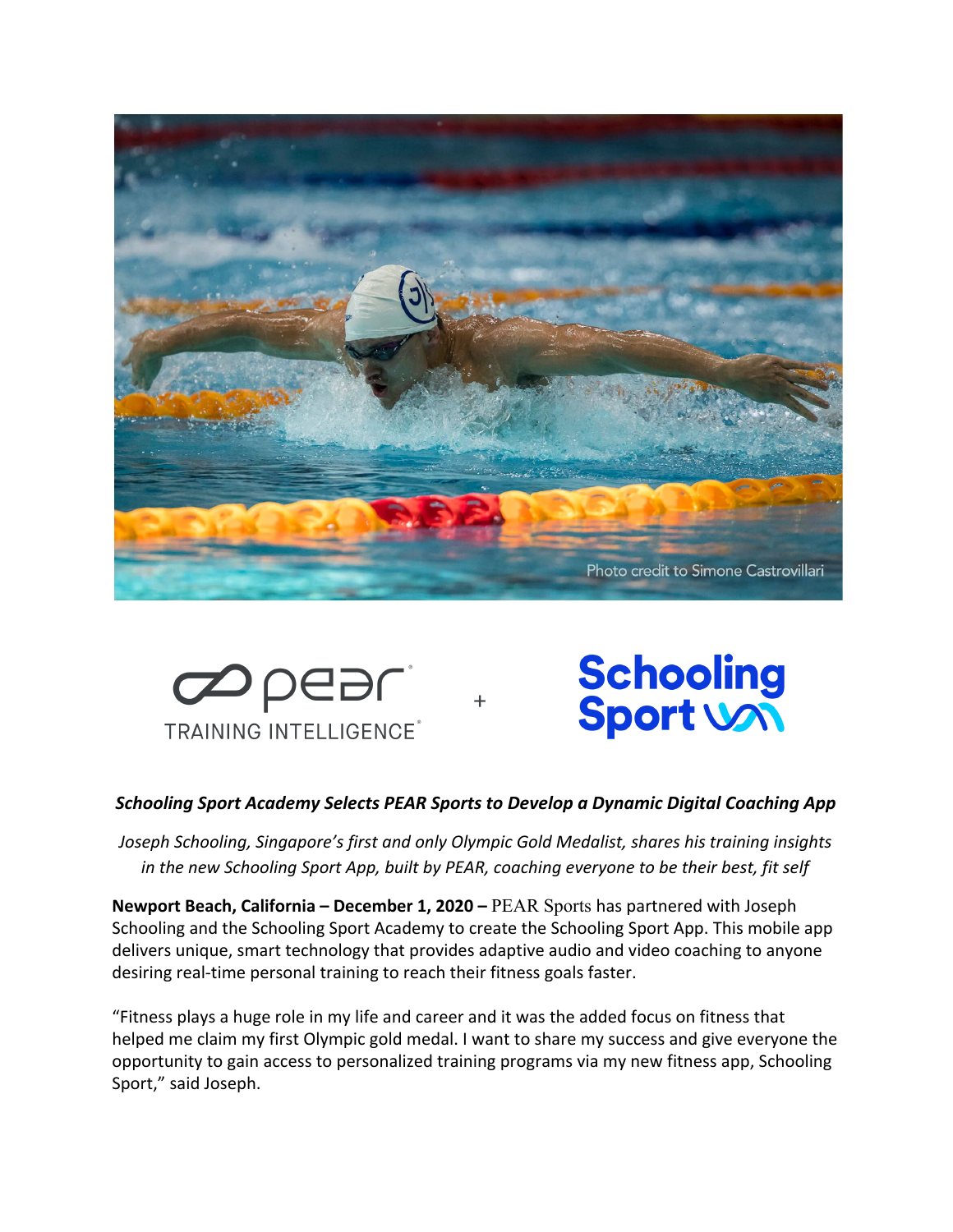He added, "Whether it is to build confidence or to help a user achieve their fitness aspirations and goals, Schooling Sport aims to empower, develop and nurture each user's fitness dream and bring out the best in everyone. I'm thrilled to work with the team at PEAR Sports to create my own signature content for this intelligent fitness app to engage, coach and measure health progress for our users. Each dynamic workout adapts to your performance, telling you when to speed up or back off based on your heart rate and other biometric measurements."

Joseph Schooling is a multi-time All-American and World Championships bronze medalist from the University of Texas. He is Singapore's first Olympic gold champion and famously beat out Michael Phelps at the 2016 Rio Olympics to take gold in the 100m butterfly. He is celebrated throughout his home country for his accomplishments as well as his philanthropy. To that end, the Schooling Sport App is a project that Joseph hopes will provide users great workouts and training plans with personalized audio coaching from world-renowned athletes to train smarter, not harder.



The Schooling Sport App is designed to provide real-time, adaptive workouts with unmatched tracking technology for today's wearables. It contains hundreds of workouts and plans that include running, cycling, HIIT, strength, yoga, breathing and more. The app is a convenient, safe way to get great workouts from Joseph Schooling and other top coaches and enjoy getting fit. The exercises are suitable for all fitness levels and body types.

"We are honored to work with Joseph Schooling and the Schooling Sport Academy to develop a personalized coaching app that includes validated custom content. It is a unique platform that offers interactive visual and audio coaching for in-the-moment exercise instruction and inspiration.

Joseph is all about positively influencing the health of those around him, and this is his way of sharing his healthy fitness routines with others. PEAR is excited to enable him to do that," said PEAR Sports Co-Founder, Simon Sollberger.

For more information, visi[t](http://www.schoolingsport.com/) [www.schoolingsport.com](http://www.schoolingsport.com/). Schooling Sport is available for both iOS and Android and can be downloaded from the App Store and Google Play Store.

### **About PEAR Sports**

PEAR Sports is perfecting the personalized delivery of digital health, wellness and fitness programs. Our platform and solutions deliver on-demand customized coaching that creates